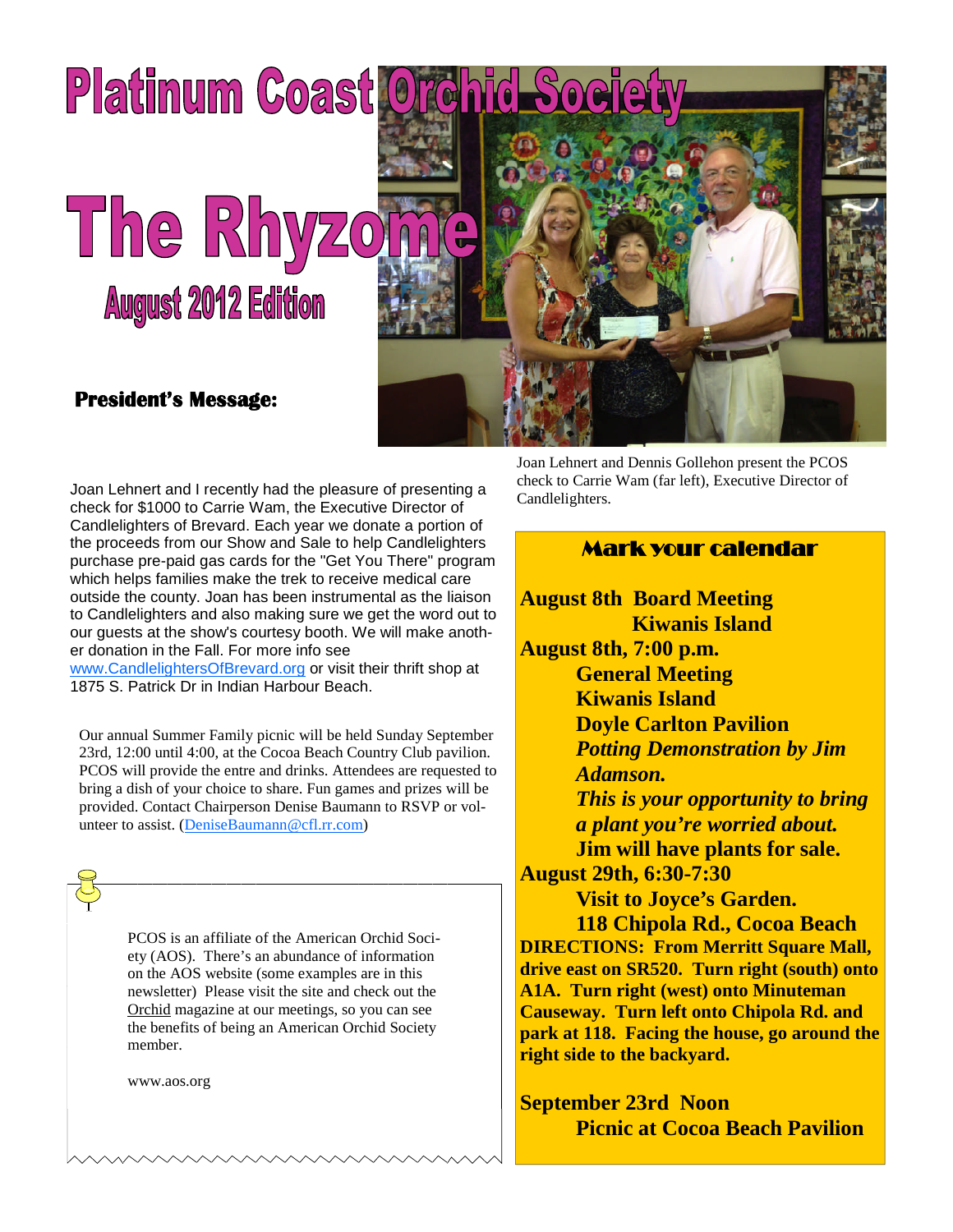## **2012 PCOS OFFICERS & CHAIRS**

**PRESIDENT Dennis Gollehon 321-427-6959 President@PlatinumCoastOrchidSociety.org**

**VICE PRESIDENT Joyce Schofield 321-783-5200 VP@PlatinumCoastOrchidSociety.org**

**TREASURER Margaret Croucher 321-454-4067 Treasurer@PlatinumCoastOrchidSociety.org**

**SECRETARY Nadine Kern 321-504-1199 Secretary@PlatinumCoastOrchidSociety.org**

**PAST PRESIDENT Jim Adamson 321-632-2847 jadamson1@cfl.rr.com**

**DIRECTORS JoAnn Amos Karen Snee Leeann McCullough Marsha Lovas**

**MEMBERSHIP Joyce Schofield**

**NEWSLETTER EDITOR Patti Scholes**

**AOS LIAISON Betty Adamson**

**REFRESHMENTS Camille Theobald**

**LIBRARY Sally Pancoast** **SUNSHINE Betty Adamson**

**PLANT FORUM Steve DeSorbo**

**HOSPITALITY/GREETER Shearer Kennedy**

**EXHIBITS Sally Pancoast**

**PROGRAMS Joyce Schofield**

**PHOTOGRAPHER Charlie Scholes**

**RAFFLE Karen Snee**

**PUBLICITY Ann Colchin**

PCOS Embroidered Shirts Platinum Coast Orchid Society with flower in the center.

Available at :

Robin's Nest Embroidery 1314 Clearlake Rd., Ste. 4 Cocoa, FL Phone: 321-636-4320

Sizes Small-XL \$28.00 2X \$30.00 3X \$34.00 If you bring your own shirt, embroidery charge will be \$10.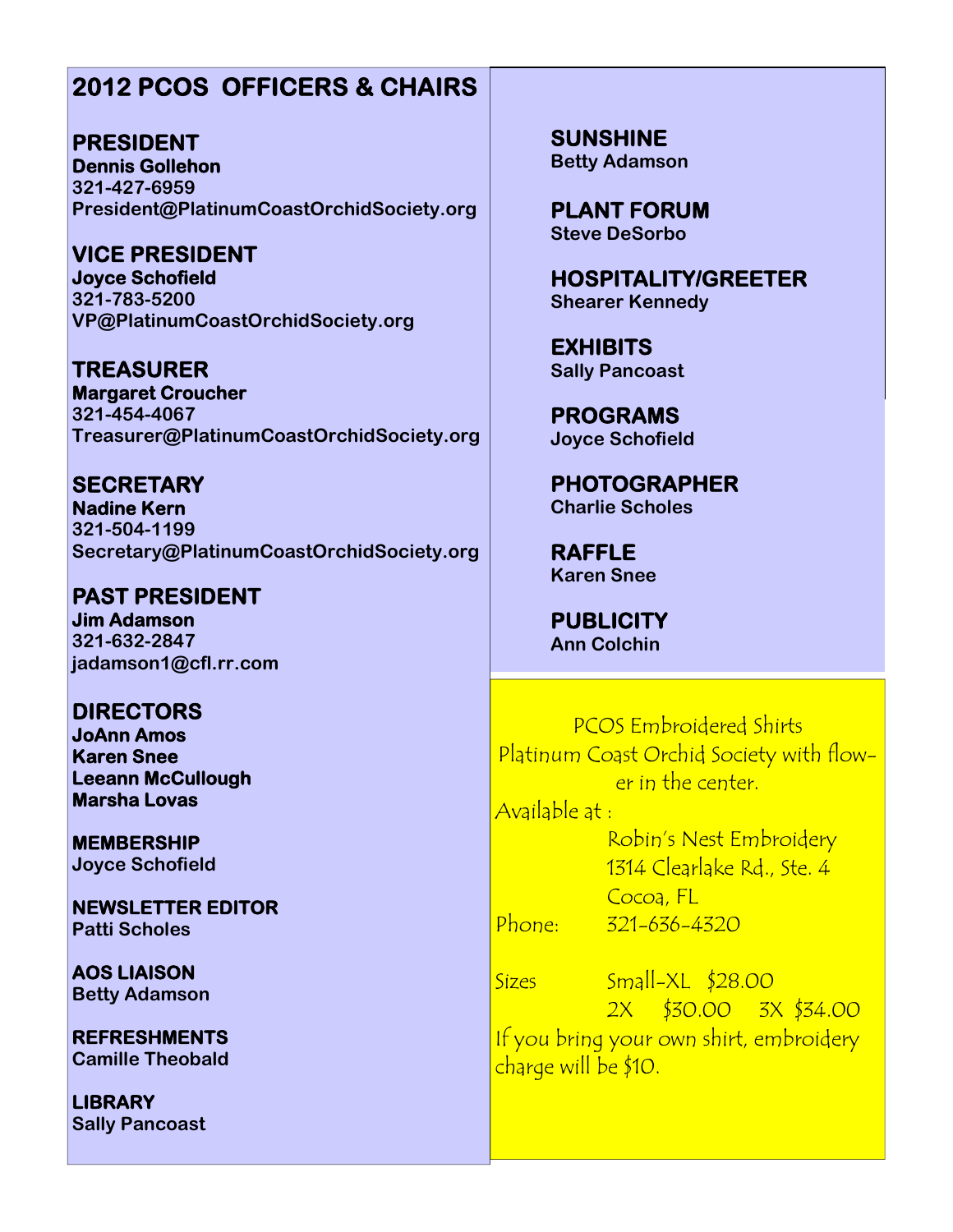

At left: Betty Adamson conducts the plant forum at July's meeting.

Below: Thanks to Sally Pancoast for teaching us all about Orchid Wiz. Very interesting!!!





**South Florida Orchid Society, Inc. SPEAKERS' DAY**

**Sunday, October 7, 2012 8:00 am to 4:00 pm BankUnited Center, University of Miami, 1245 Dauer Drive, Coral Gables, FL 33146**

**Cordelia Head – "Warm Growing Miniature Orchids" Dr. Howard Liebman - "The Spectacular Cyrtochilums: An underappreciated member of the Oncidium Alliance" Nina Rach - "What you need to know about Sobralias and Stanhopeas" David Horak - "Catasetinae and other Deciduous Orchids" Manolito Caluff-"Cuban Orchids"**

**Tickets** are \$45.00 (available from the SFOS office only – no tickets sold at the door)

**Price includes a continental breakfast, buffet lunch, admission to Speakers Day and admission into the SFOS Orchid Show on Sunday, October 7, 2012.**

**Please mail your check to: SFOS, 10801 S.W. 124 St., Miami, FL 33176 Visa and MasterCard accepted – please call 305-255-3656**

**Eor more information please call the SFOS office (305-255-3656) or visit our web site: www.sforchid.com.**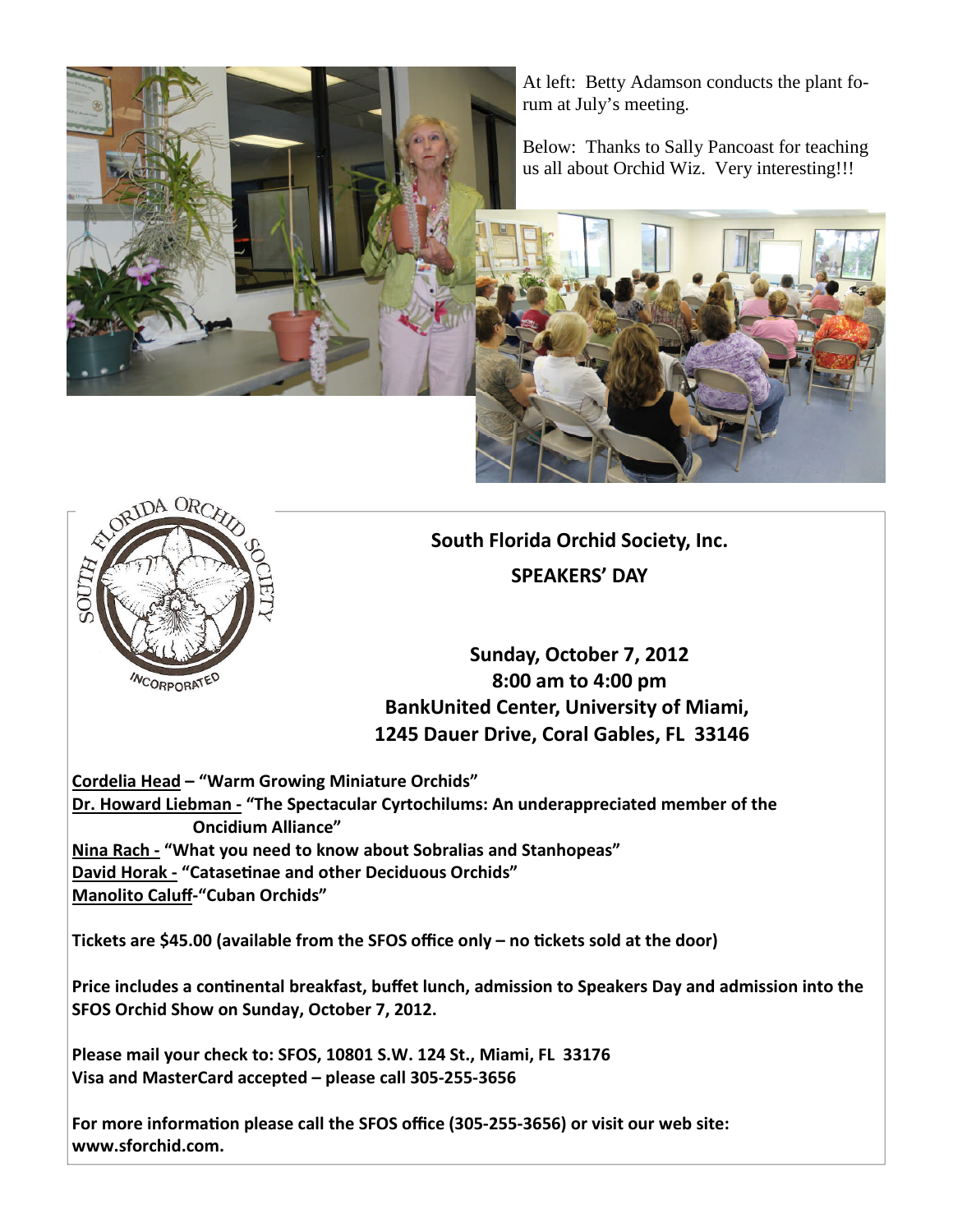



Pot. Egyptian Queen 'Desert Eve' Grower Charlie Scholes

This Egyptian Queen was given to us by fellow member Margaret Croucher. Jim Adamson has told us how hard they are to find, so we really cherish it.. As with all of my cattleyas, I grow it in a mixture of coir and aliflor.

Charlie shares his Pot. Egyptian Queen 'Desert Eve'

h

## **SUNSHINE**

Deepest sympathy to member Linda Barton on the passing of her beloved father. Speedy get well wishes are sent to member John Hicks as he continues his medical treatment.

## At the meeting…..

**Everyone who wears a nametag to the meeting will receive a raffle ticket for an orchid drawing. If you never received your PCOS nametag, please let Joyce Schofield know at least one week prior to the meeting, so she can have it ready for you.**

**Before the meeting, there will be someone at the plant table and computer to answer questions. You may also use the club's computer to access Orchid Wiz, if you want to check the parentage of your orchid. Help yourself to some of the delicious refreshments.**

**There is a plant raffle at every meeting. 3 tickets for \$1**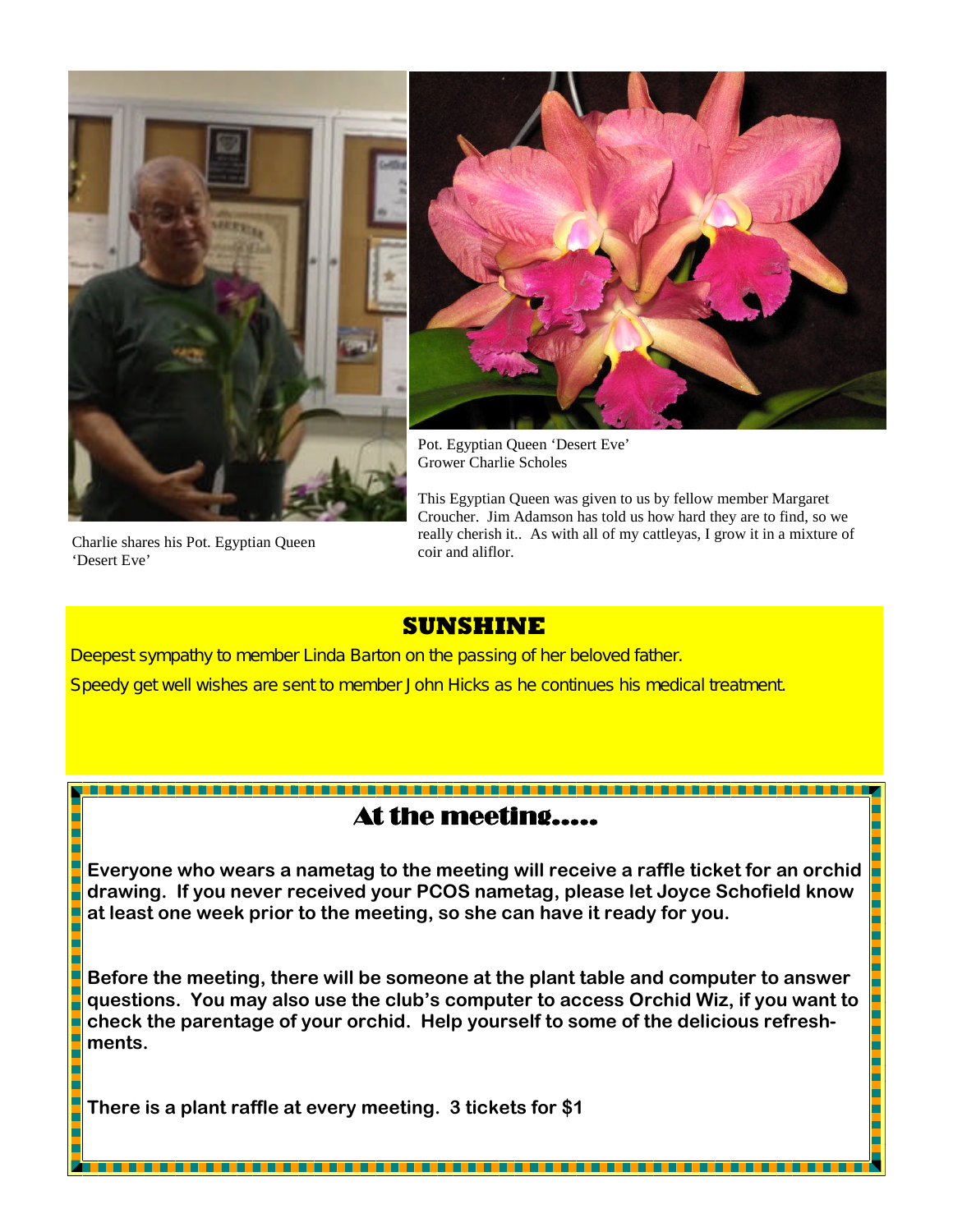# Black Rot **By Susan Jones**

A danger to orchids any time the weather is rainy or damp for extended periods, black rot can quickly destroy an entire plant if left unchecked. Caused by one or both of the fungi *Pythium ultimum* and *Phytophthora cactorum*, black rot affects a wide variety of orchids. Cattleyas seem to be particularly susceptible.



## Black rot moves quickly through a plant and can decimate an orchid collection if not treated

### **Life Cycle**

The fungi that cause black rot in orchids can live only in environments where water is available to them. They consist of spores capable of independent movement, called zoospores, which swim through the water. If that water happens to be sitting on an orchid leaf, the zoospores can penetrate the plant tissue and begin the next stage in their life cycle. At this point, the fungus develops a vegetative part or mycelium consisting of hyphae (thin, thread-like tubes), which spread quickly through the affected plant tissues. Once this occurs, the visible signs of infection - small, watery, translucent spots - expand quickly and change to brown and then black. Left untreated, the affected plant or plants may infect others and will probably die themselves.

### **Symptoms**

When the fungus attacks seedlings, it is usually at the soil line. This can cause the little plants to topple and die, and is referred to as damping off.

In mature plants, the disease can strike at any point on the plant (leaves, pseudobulbs or roots), but often starts in new leaves or growing leads, and progresses downward through the plant until reaching the roots..

As it name implies, black rot shows up as dark blackish spots or lesions on the affected plant part. The black spot or spots enlarge rapidly and can spread throughout the plant. If allowed to reach the crown of a monopodial (single-stemmed) orchid, the rot will kill the plant. Affected leaves may turn yellow around the infected area, and the lesions themselves will be soft and exude water when pressure is applied.

### Black rot is easily spread by splashing water

**Prevention** Unsterilized pots, media or water sources, as well as water splashed from affected plants nearby, are all excellent means of spreading the fungus. In addition, plants that spend time outdoors should be elevated 3 to 4 feet (90 to 120 cm) above the ground to avoid splash contamination. Do not allow your orchids' leaves to remain wet for any extended periods. Good air circulation in the growing area is key, and can help plants dry quickly after watering or rains. The addition of a fan or fans to the growing area can improve the airflow and help prevent rots. At first signs of infection, segregate all affected plants to avoid contaminating healthy plants. Finally, some growers recommend the use of a high-calcium fertilizer in the spring to help avoid black rot in new growth.

**Mechanical Treatment** To stop the spread of black rot in your orchid, begin with a sterile knife and cut out the diseased portion of the plant. Remove all infected plant material, taking out a small amount of healthy tissue bordering the infected area as a safety precaution. Examine the cut portion carefully. It is sometimes possible, especially in pseudobulbs, to see a brownish discoloration extending into the interior of tissue that appears healthy on the surface. In sympodial (many-stemmed) plants such as a cattleya, it may be necessary to